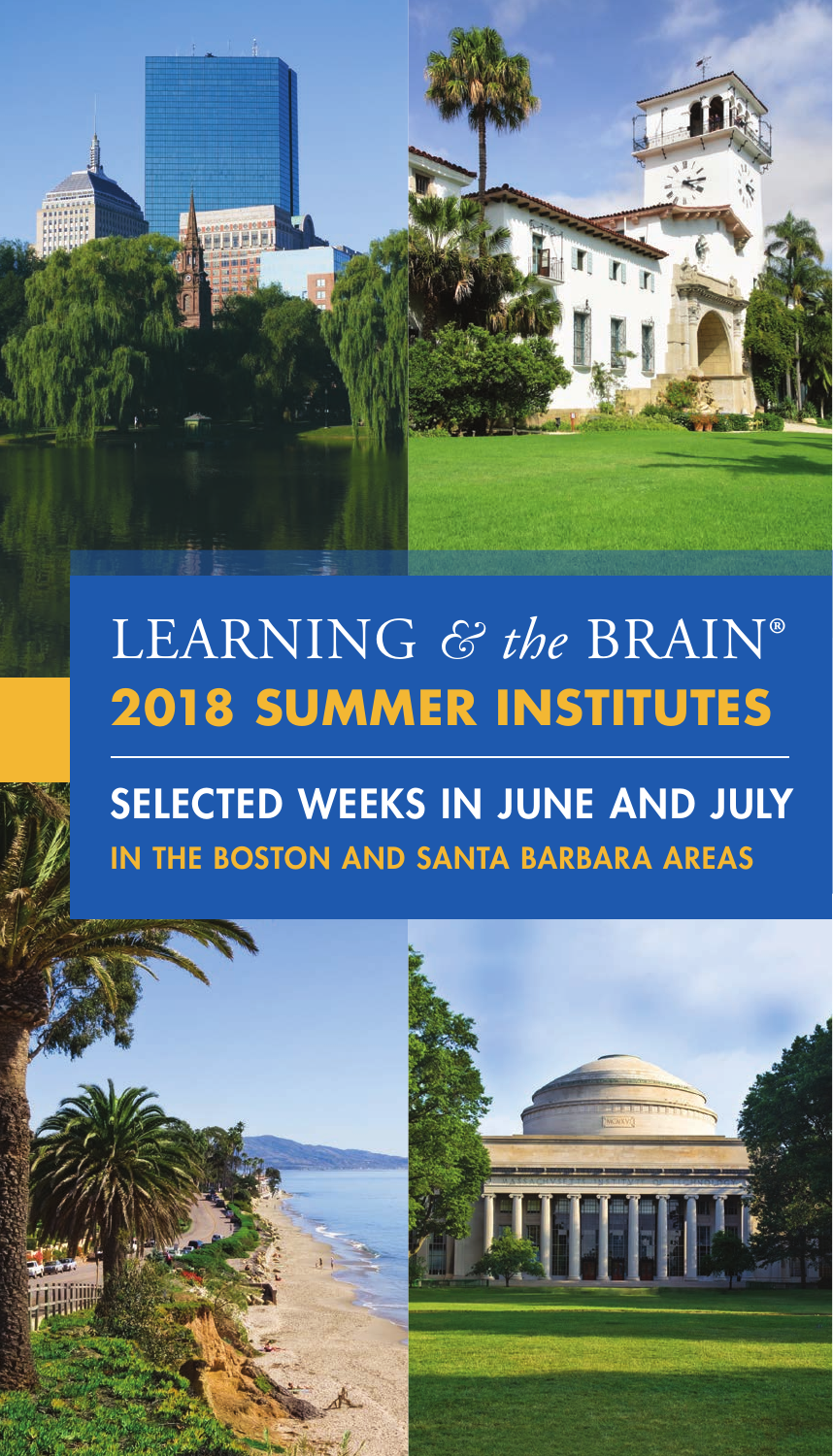# LEARNING *& the* BRAIN®

### **SUMMER INSTITUTES 2018**

### TABLE OF CONTENTS:

- **About LEARNING** *& the* **BRAIN® Summer Institutes 2**
- **The Power of Mindsets 3**
- **The Neuroscience of Reading 4**
- **Neuroscience and the Learning Brain 5**
- **Neuroscience and Classroom Engagement 6**
- **A Teacher's Guide to the Learning Brain 7**
- **The Neuropsychology of Learning Disabilities 8**
- **Neuroscience and Executive Skills 9**
- **Registration Form 10**

*"One of the most illuminating, mind-opening experiences for me as a teacher. I have been thinking the entire time of how I can re-set my own mindset in the classroom."*

> **—Frances Spaltro, Teacher** University of Chicago Lab School, Chicago, IL

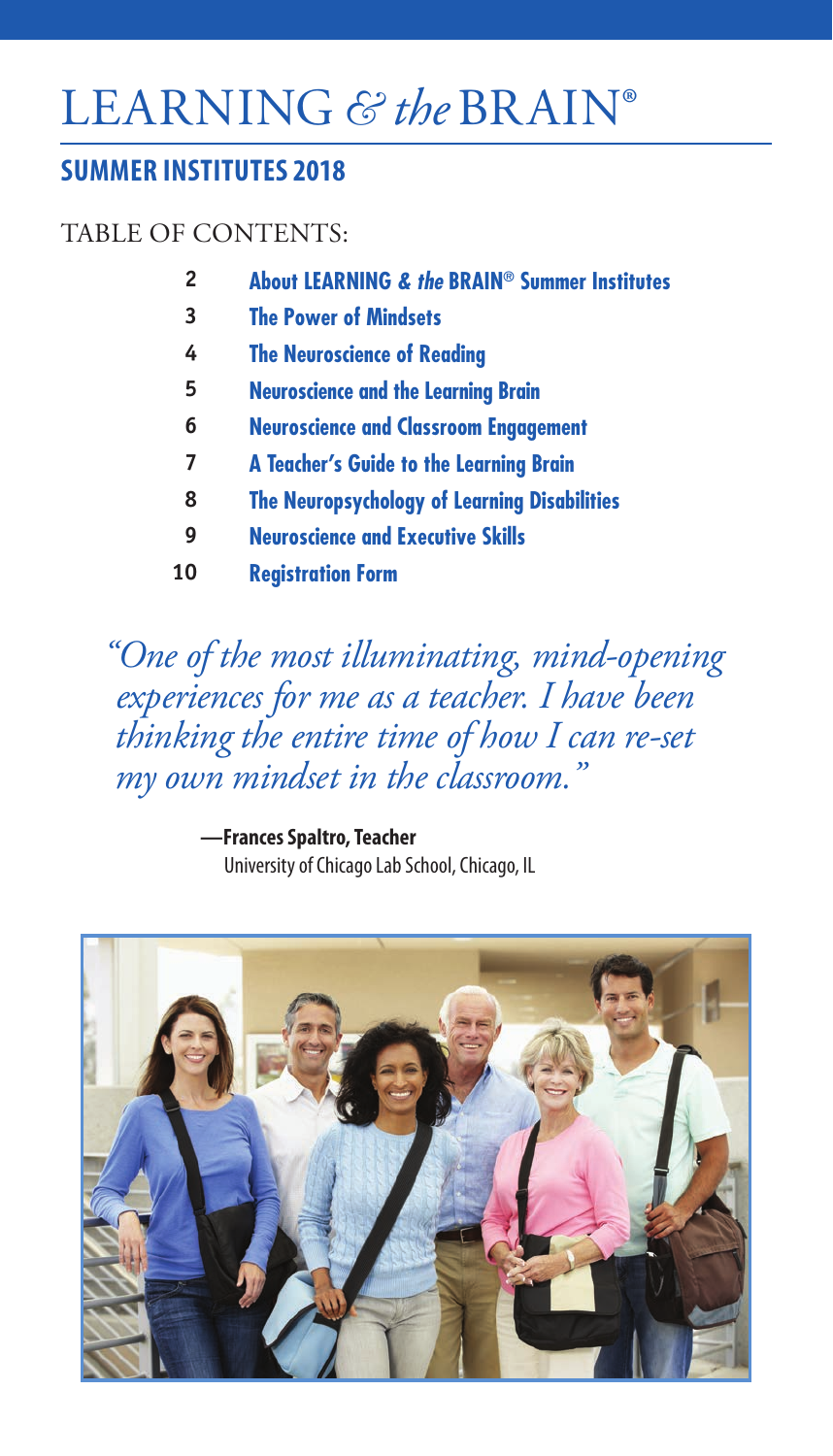

### **ABOUT LEARNING** *& the* **BRAIN® SUMMER INSTITUTES**

LEARNING  $\acute{\sigma}$  the BRAIN<sup>®</sup> summer institutes are designed to provide educators and clinicians with both an understanding of some of the latest research on how to improve student learning, and practical knowledge to bring back to their schools. In order to facilitate learning, the summer institutes are limited in size to 40 students. Each institute is designed to be interactive with group projects.

### **WHAT TO EXPECT FROM THE INSTITUTES**

- Knowledge about some of the latest findings on the brain and learning
- Research-based strategies to improve instruction and intervention
- Group discussions and projects for a more in-depth experience
- Handouts and readings to help you better understand your students
- New ideas to immediately take back to your school or classroom
- Limited enrollment for more personalized interaction with faculty

### **ACCOMMODATIONS**

For all of the institutes, accommodations are included. Please check LearningAndTheBrain.com for details on the individual institute's facilities and arrival and departure times.

### **MEALS**

Selected meals will be provided at all of the institutes. Please check the individual schedule for each institute at LearningAndTheBrain.com for details on which meals are provided.

### **EARN PROFESSIONAL DEVELOPMENT CREDIT**

Earn up to 20 hours toward professional development credit for attending an institute. Credit is available for educators, psychologists, social workers, and speech-language pathologists. Access LearningAndTheBrain.com for more information on the availability of professional development credit, or call 781-449-4010 x104.

*Please visit www.LearningAndTheBrain.com for schedules and more information.*

*"This Institute exceeded my expectations. I am excited to go back and begin implementing new strategies in my school."*

> **—Leanne Lyons, Assistant Principal** Jamie McGee Elementary School, Romeoville, IL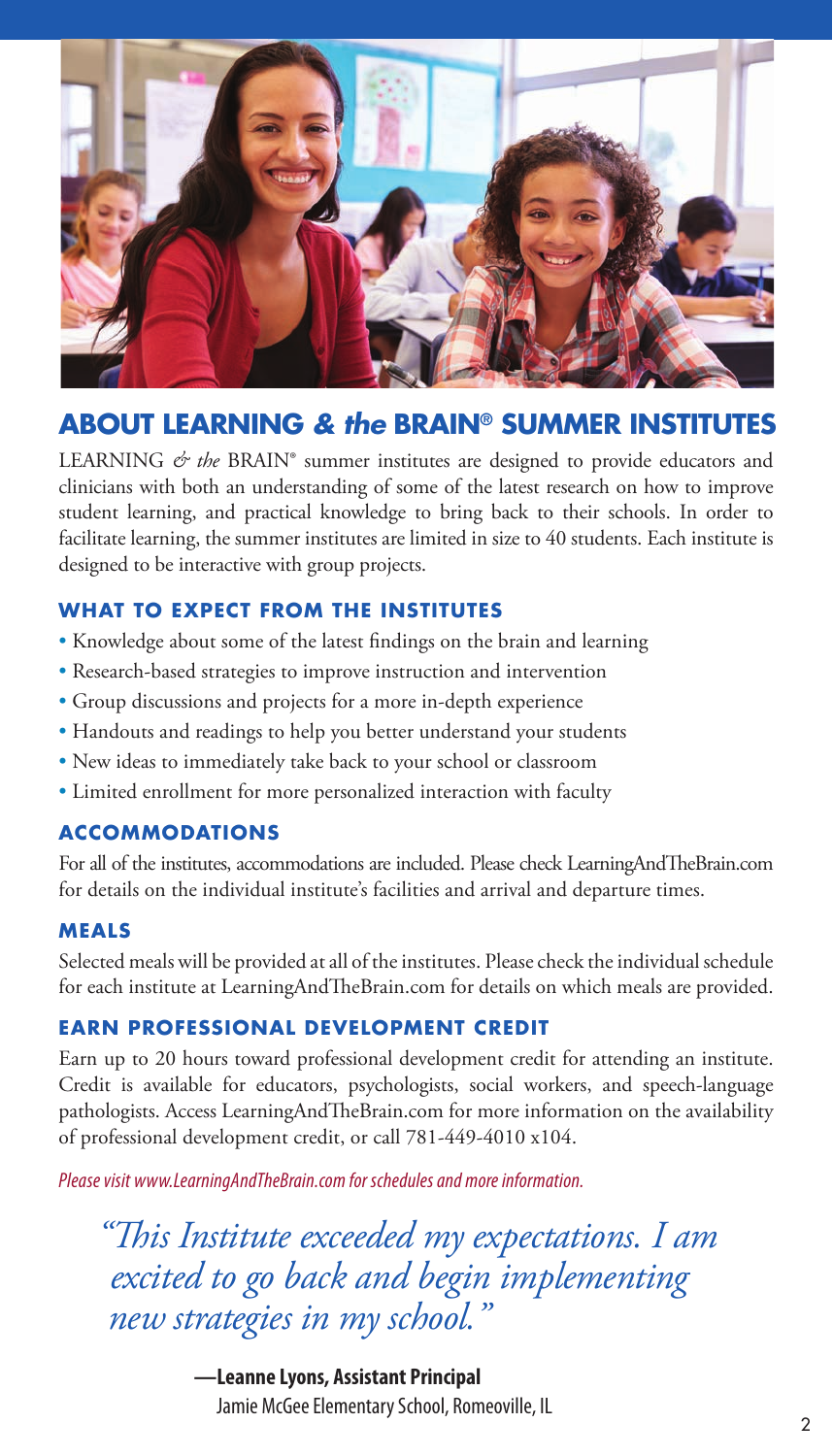## **THE POWER OF MINDSETS:** Promoting Positive School Climates and Motivation in Students

### JUNE 25-29, 2018 or JULY 9-13, 2018 • BOSTON, MA

This institute will examine the concepts of student engagement, motivation, and resilience through the lens of "mindsets." An understanding of the relationship among these concepts will allow you to design and implement strategies that help to create a positive school climate. The mindsets of effective learners and effective educators will be identified. Techniques for lessening



burnout will be described. Lectures and case examples will be used to facilitate discussion of the various concepts and to arrive at realistic, practical interventions for reinforcing a "motivating environment" in the school setting. This institute is designed to be highly interactive and is limited to 40 people.

### **LEARNING OBJECTIVES**

At this institute, you will learn to:

- Reinforce student engagement, intrinsic motivation, and a positive school climate
- Nurture the ability of students to cope with stress and become more resilient
- Strengthen empathy and empathic communication skills
- Empower students to develop an increasing sense of ownership for their own education
- Minimize and change the "negative scripts" that exist in the school environment
- Reinforce student caring and lessen bullying
- Become "stress hardy" and lessen feelings of disillusionment and burnout

### **WHO SHOULD ATTEND**

This seminar will be applicable for PreK-12 teachers, administrators, school psychologists, school clinicians, counselors, and education and psychology professors.

### **INSTITUTE LOCATION, HOUSING, AND MEALS**

Room and selected meals are included. Participants are housed on the campus of Boston University in Boston, MA. The housing provided is an individual room in shared apartments located near the institute sessions.

### **WORKSHOP LEADER**



Robert Brooks, PhD, is a psychologist on the faculty of Harvard Medical School (part-time) and former Director of the Department of Psychology at McLean Hospital, a private psychiatric facility. His first position at McLean was as principal of the school in the locked door unit of the child and adolescent program. He has lectured nationally and internationally and written extensively about the themes of school climate, motivation,

family relationships, education, resilience, and achieving balance in our personal and professional lives.

Dr. Brooks is the author or co-author of 17 books including *Handbook of Resilience in Children* (2013)*, Raising a Self-Disciplined Child* (2009)*, Understanding and Managing Children's Classroom Behavior* (2007),and *The Power of Resilience* (2004).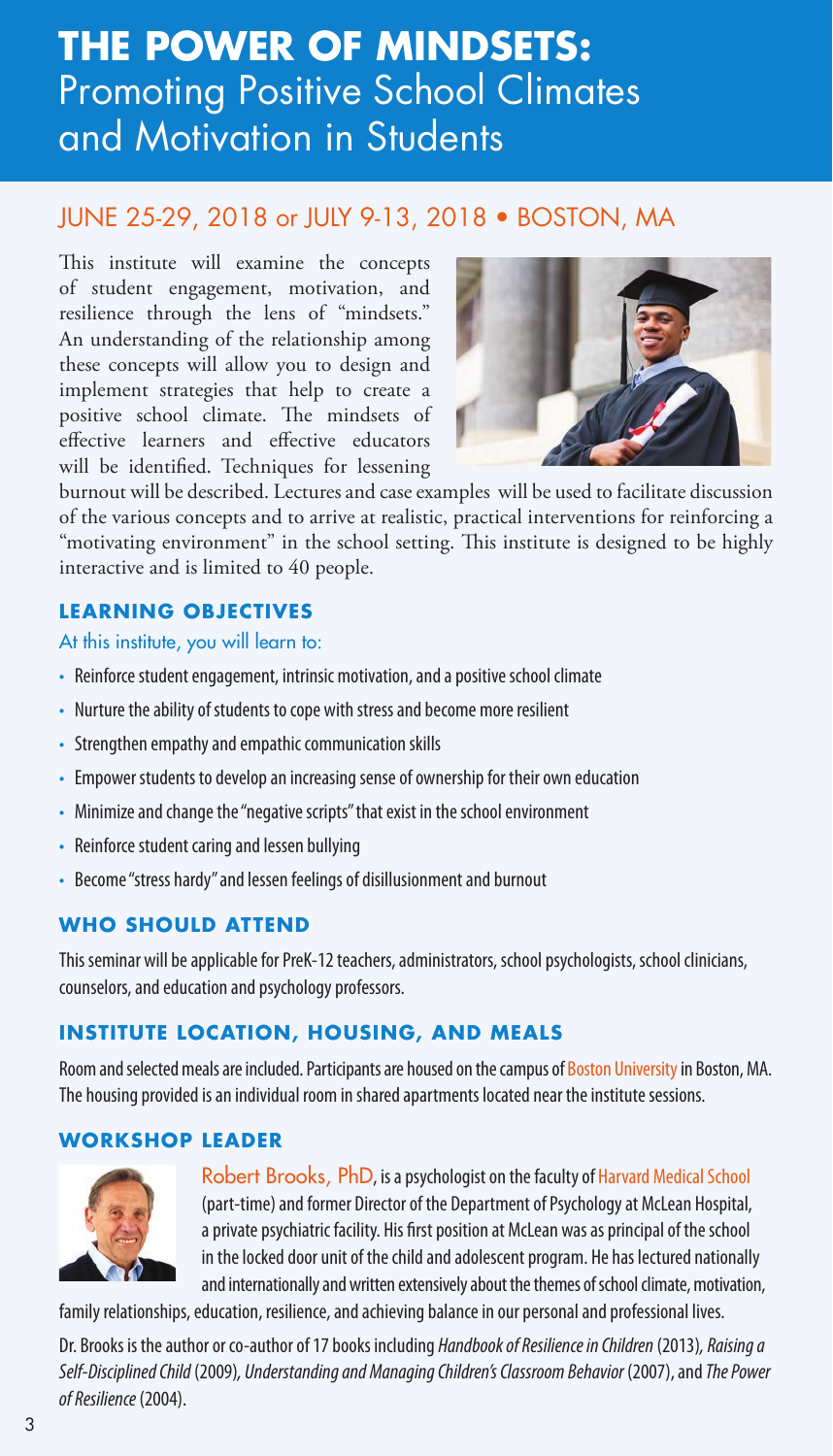## **THE NEUROSCIENCE OF READING:** Using Research to Understand Reading Acquisition and Disorders

### JUNE 25-28, 2018 • CAMBRIDGE, MA

This institute will review what is currently known about the brain basis of reading ability and disability. Neuroimaging has revealed how plasticity in the child's brain supports learning to read, and how differences in brain structure and function are associated with reading disabilities, such as dyslexia. You will examine how neuroscience knowledge may be translated into educational policies and practices in relation



to topics such as diagnosis, prognosis, early identification of children at risk for dyslexia, and identification of children who will or will not benefit from a specific kind of intervention. You will also observe real, live neuroimaging measures including functional magnetic resonance imaging (fMRI). This institute is designed to be an intense, hands-on workshop with group projects, and therefore is limited to 40 participants.

### **LEARNING OBJECTIVES**

At this institute, you will learn to:

- Become proficient in understanding the brain basis of typical reading acquisition and reading disorders, such as dyslexia
- Delve deeper into recent advances in understanding the psychological basis of reading difficulties
- Examine ways neuroscience advances can help to predict reading outcomes
- Explore how neuroscience research can measure response to interventions
- Recognize how reading acquisition and disorders differ across languages
- Evaluate the relevance of neuroscience research for students and teachers, and how to be a critical consumer of neuroscience regarding the reading brain

### **WHO SHOULD ATTEND**

This seminar will be applicable for PreK-12 teachers, reading specialists, administrators, school psychologists, school clinicians, and education and college professors.

### **INSTITUTE LOCATION, HOUSING, AND MEALS**

Room and selected meals are included. Participants are housed in a hotel, the Boston Marriott Cambridge, where they will get their own room. The Boston Marriott Cambridge is located adjacent to the MIT campus, the site for this institute.

### **WORKSHOP LEADERS**



John D.E. Gabrieli, PhD, is a neuroscientist at the Massachusetts Institute of Technology where he is a faculty member of both the McGovern Institute for Brain Research and the Department of Brain and Cognitive Sciences, and Director of the Martinos Imaging Center. He is also a Member of the Faculty of Education at the Harvard Graduate School of Education.

Joanna A. Christodoulou, EdD, is an Assistant Professor at the MGH Institute of Health Professions and an Adjunct Lecturer at the Harvard Graduate School of Education.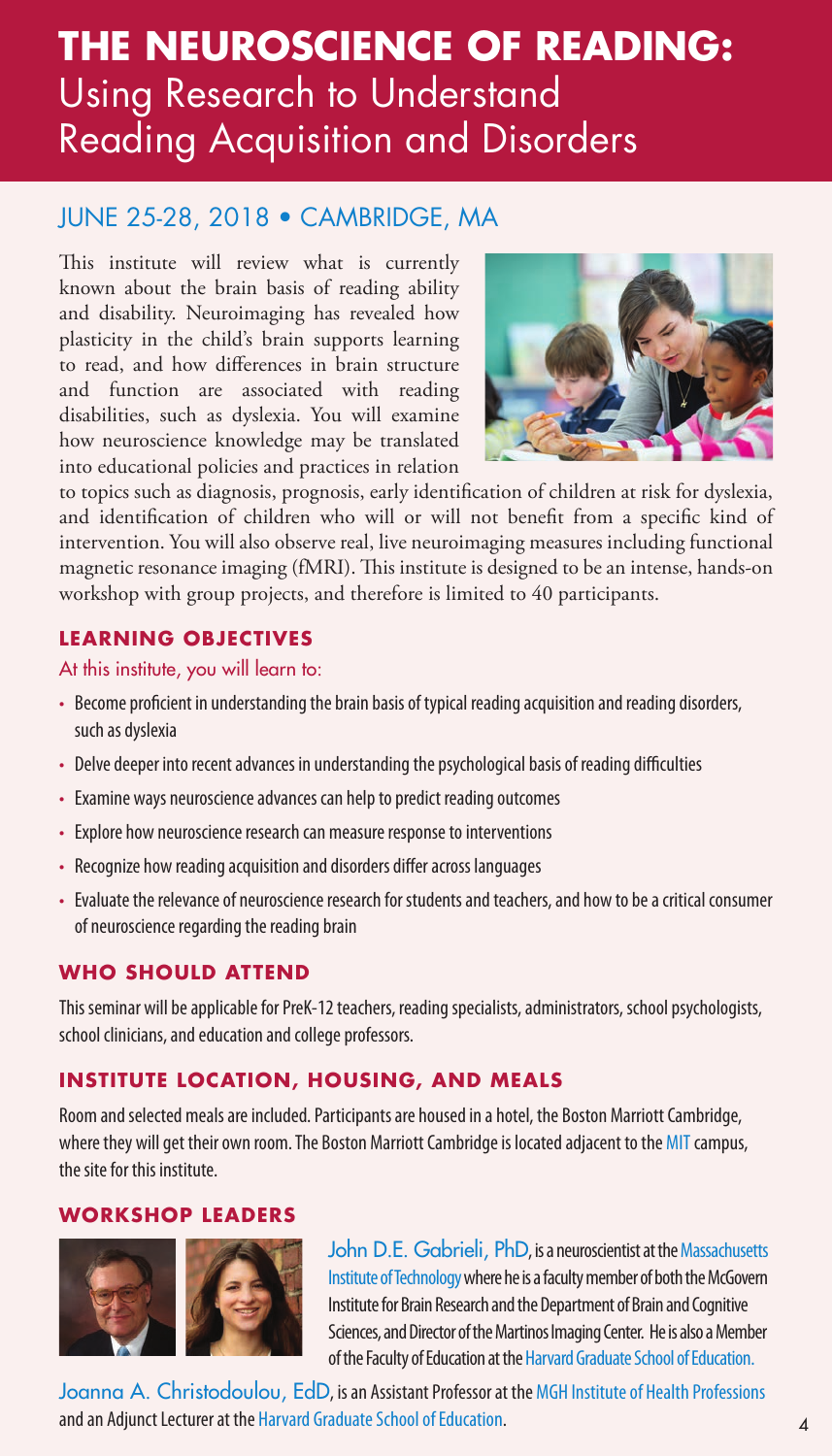## **NEUROSCIENCE AND THE LEARNING BRAIN:** Developing the Pre-Frontal Cortex for Academic and Social-Emotional Success

### JULY 9-13, 2018 • SANTA BARBARA, CA

In this institute, you will learn about the four neurocognitive abilities that are critical to students' academic and social-emotional success and how to match those abilities to specific instructional methods. You will develop the skills you need to merge current knowledge on the neuroscience of learning with the realities of classroom instruction. You will leave with readily implementable strategies



to teach students to effectively self-regulate their own academic and social-emotional lives. Students will become more mindful and develop metacognitive skills to "Think Smart" by taking charge of their own learning and knowing how to use their pre-frontal cortex to plan and pay attention. This institute is designed to be an interactive, hands-on session with group participation throughout the course and is limited to 40 participants.

### **LEARNING OBJECTIVES**

At this institute, you will learn to:

- Use advances in neuroscience to re-define intelligence in the 21<sup>st</sup> century and what it means to be "smart"
- Teach students how to "Think Smart" and use their pre-frontal cortex to plan and pay attention
- Employ effective ways to teach strategies that maximize student success and responsibility for learning
- Understand the relationship between cognition and academic/social-emotional competence
- Use knowledge of students' cognitive strengths and challenges to guide and provide interventions
- Create a safe learning environment that engages all learners: culturally, emotionally, and academically

### **WHO SHOULD ATTEND**

This seminar will be applicable for PreK-12 teachers, administrators, special education teachers, speechlanguage pathologists, school psychologists, and education and psychology professors.

### **INSTITUTE LOCATION, HOUSING, AND MEALS**

Room and selected meals are included. Participants are housed on the campus of the University of California, Santa Barbara. The housing provided is an individual room in shared apartments in the Sierra Madre dormitory complex next to the institute location.

### **WORKSHOP LEADERS**



Kathleen M. Kryza, MA, is a master teacher and a consultant/coach who has presented in numerous school districts, nationally and internationally, for over 28 years. Ms. Kryza is the co-author of several books including *Transformative Teaching: Changing Classrooms Culturally, Emotionally, and Academically* (2015)*.*

Jack A. Naglieri, PhD, is a Research Professor at the Curry School of Education at the University of Virginia, Senior Research Scientist at the Devereux Center for Resilient Children, and Emeritus Professor of Psychology at George Mason University. Dr. Naglieri is the author of many books including *Helping Children Learn* (2010).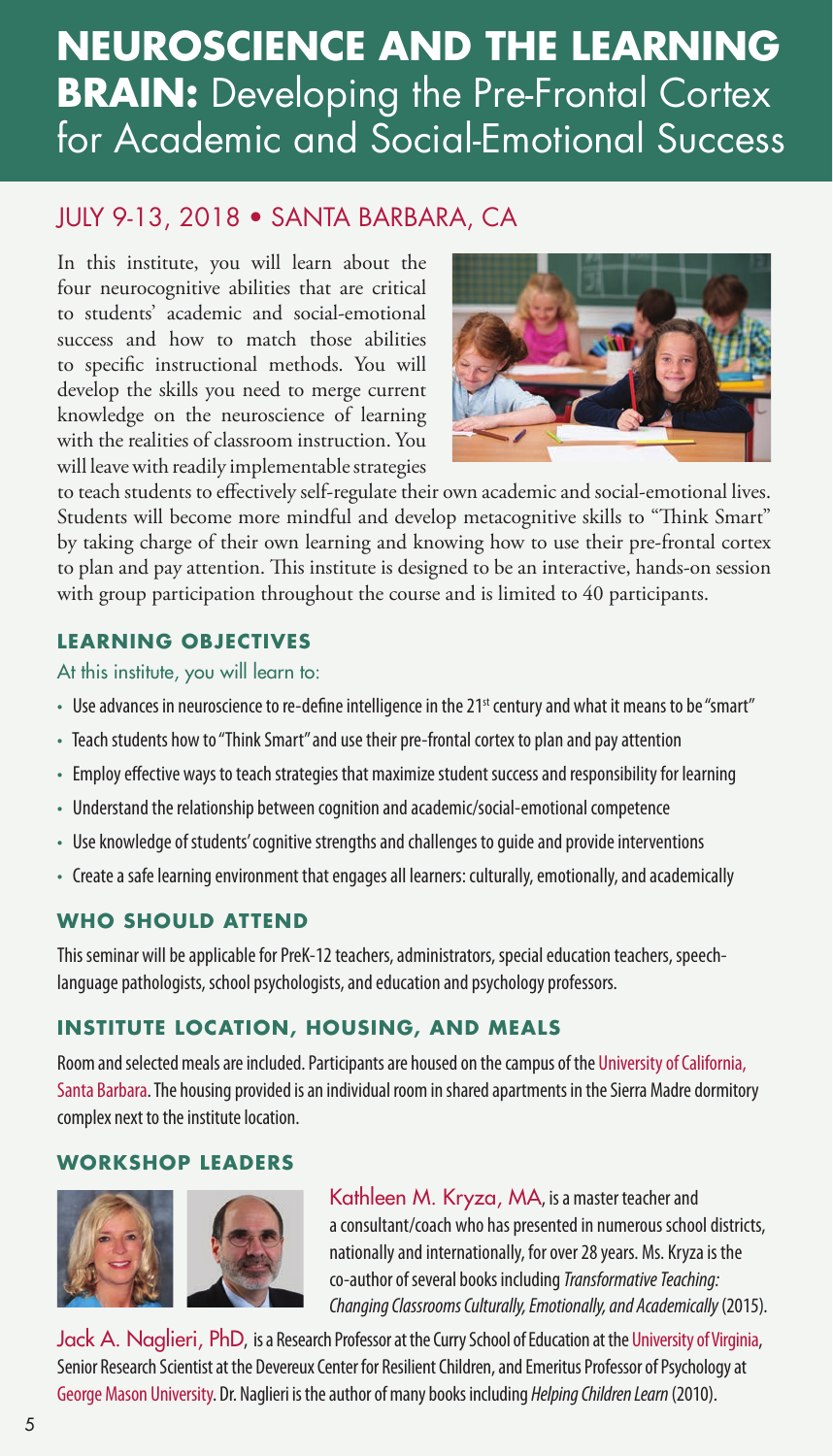## **NEUROSCIENCE AND CLASSROOM ENGAGEMENT:** Strategies for Maximizing Students' Attention, Focus, and Potential

### JULY 9-13, 2018 • SANTA BARBARA, CA

This institute will focus on the applications of neuroscience research to teaching and learning, and examine ways to maximize and maintain student attention, focus, and cognition. Brain imaging studies and cognitive neuroscience are providing a clearer picture of how individuals respond to sensory stimuli and perform cognitive tasks. This has allowed for a better understanding



of the brain's neural systems, and how they relate to focus, learning, and creative problem solving. Through lectures and facilitated discussion, you will explore neuro-*logical* approaches for understanding and meeting the academic, social, and emotional needs of students. This institute is hands-on and is limited to 40 participants.

### **LEARNING OBJECTIVES**

At this institute, you will learn to:

- Examine ways to maximize and maintain student attention and focus
- Teach students at all grade levels about their brains to empower their learning
- Decrease the fear of mistakes to increase student and class participation
- Employ brain-friendly strategies to advance student achievement and problem solving
- Use advances in neuroscience research to ignite student motivation and engagement
- Apply the benefits of the video game model, such as reaching individual challenge levels and self-recognition of incremental progress, to increase student motivation, effort, and perseverance

### **WHO SHOULD ATTEND**

This seminar will be applicable for PreK-12 teachers, administrators, school psychologists, school clinicians, and education and college professors.

### **INSTITUTE LOCATION, HOUSING, AND MEALS**

Room and selected meals are included. Participants are housed on the campus of the University of California, Santa Barbara. The housing provided is an individual room in shared apartments in the Sierra Madre dormitory complex next to the institute location.

### **WORKSHOP LEADER**



Judy A. Willis, MD, MEd, is a neurologist and credentialed teacher. She has combined her training in neuroscience and neuroimaging with her teacher education training and years of classroom experience to help educators bridge the gap between brain research and the classroom.

Dr. Willis has authored 6 books including *Research-Based Strategies to Ignite Student* 

*Learning* (2006)and *Learning to Love Math* (2010). She is also a staff blogger at Edutopia, ASCD, and *Psychology Today* and gives presentations and workshops around the world.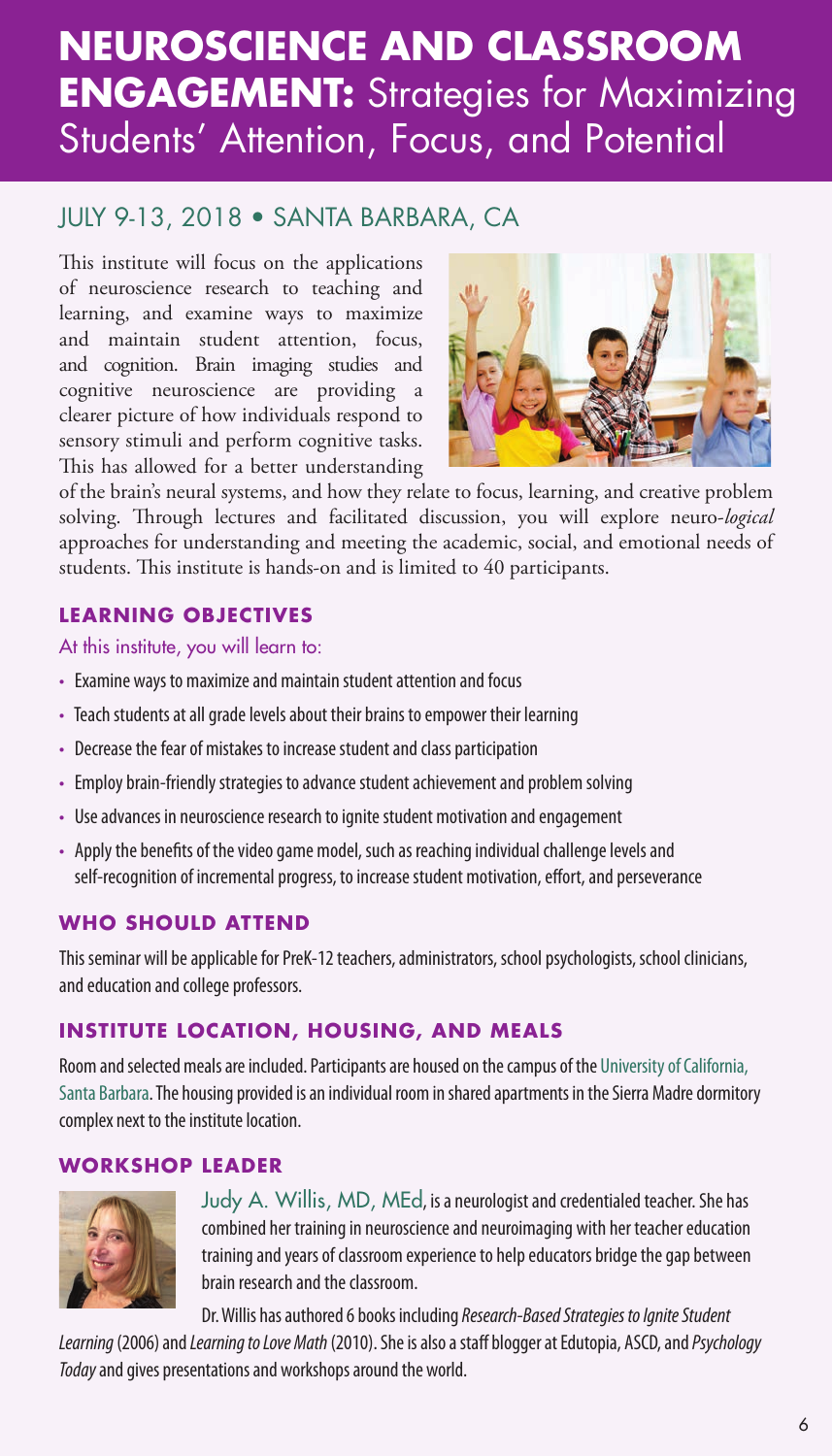## **A TEACHER'S GUIDE TO THE LEARNING BRAIN:** Translating Psychology and Neuroscience Research for the Classroom

### JULY 16-20, 2018 • BOSTON, MA

How can teachers best combine our experience and wisdom with insights from neuroscience and psychology? This lively and interactive workshop explores current brain research into five essential topics: working memory, attention, emotion, motivation, and long-term memory. By approaching classroom work from each of these perspectives, we will gain rich experience in translating abstract science into specific and useful



classroom strategies. Topics will range from the neural basis of long-term memory formation to practical strategies for reducing the distractions of classroom technology. To ensure that our work remains hands-on and personal, the workshop is limited to 40 participants.

### **LEARNING OBJECTIVES**

### At this institute, you will learn to:

- Recognize the crucial role of working memory in all classroom learning
- Develop insights and strategies to anticipate, identify, and mitigate working memory overload
- Use current research on attention to enhance student focus and boost classroom energy
- Practice positive mindset strategies to promote learning goals and gritty resilience
- Enhance long-term memory formation that is, learning-by delving into research on encoding, consolidation, and retrieval
- Enrich classroom practice by converting stresses to challenges and fostering a positive emotional climate
- Understand psychology and neuroscience research articles, with a particular focus on developing effective and informed skepticism

### **WHO SHOULD ATTEND**

This seminar will be applicable for all PreK-12 teachers, academic administrators, school psychologists, learning specialists, counselors, and academic support staff.

### **INSTITUTE LOCATION, HOUSING, AND MEALS**

Room and selected meals are included. Participants are housed on the campus of Boston University in Boston, MA. The housing provided is an individual room in shared apartments located near the institute sessions.

### **WORKSHOP LEADER**



Andrew Watson, MA, EdM, has been connecting brain research with teachers and schools for the better part of a decade. A one-time dean of faculty, and an award-winning teacher with 16 years of experience, Andrew Watson now presents on the classroom uses of neuroscience and psychology research. He is the Founder and President of Translate the Brain—an educational consultancy. He is also the

author of *Learning Begins* (2017) and editor of the LEARNING *& the* BRAIN® blog.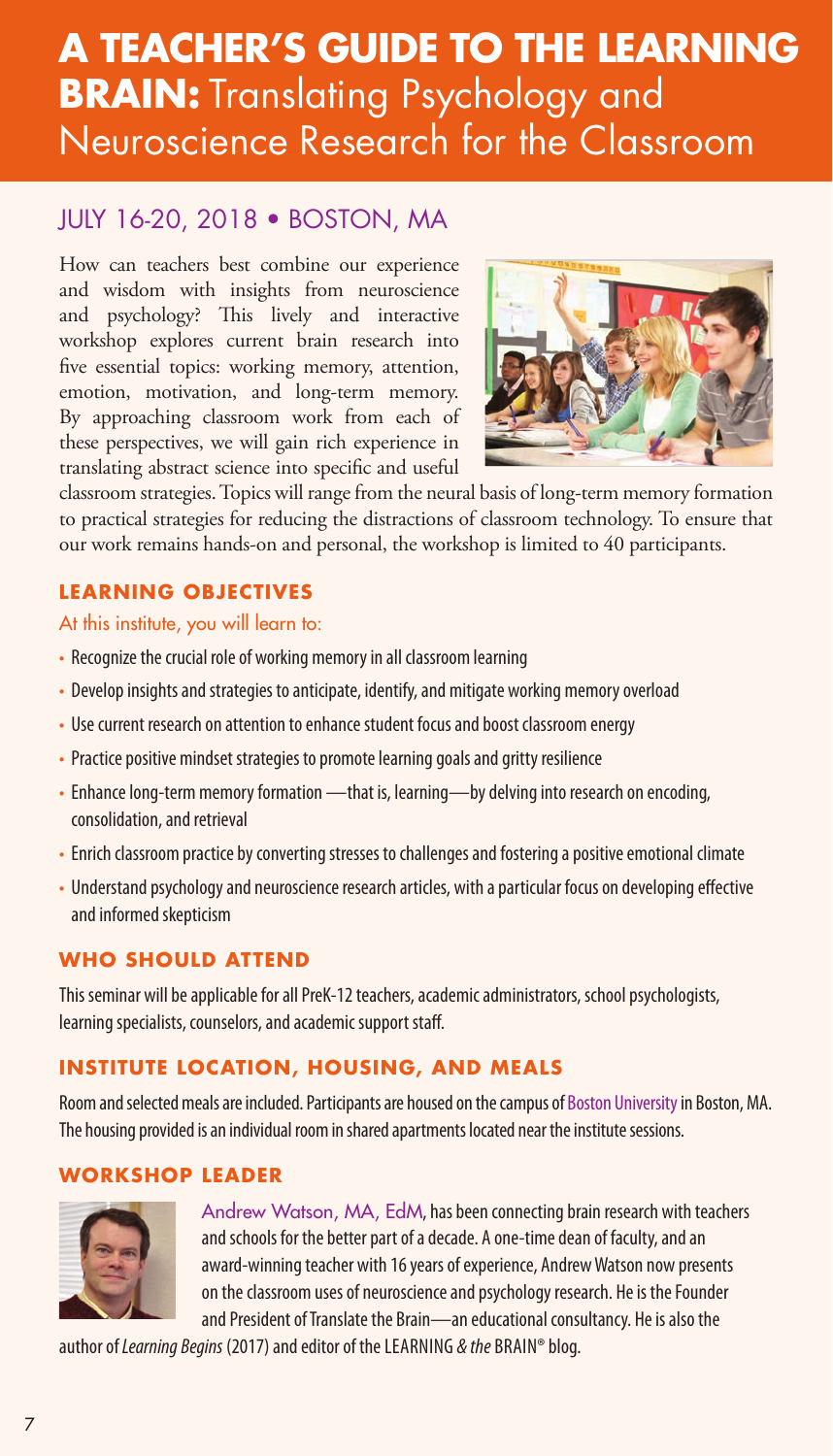# **THE NEUROPSYCHOLOGY OF LEARNING DISABILITIES:** Developing Interventions to Help Struggling Students

### JULY 16-20, 2018 • SANTA BARBARA, CA

This institute will focus on how to apply neuroscientific research to develop individualized interventions for students with learning disabilities. You will learn how to classify learning disorders into distinct categories or subtypes based upon critical neurodevelopmental markers inherent within the child. Dr. Feifer will show how to link each learning disorder's subtype in reading, writing, spelling, and math with scores of



evidence-based interventions. The use of neuropsychological assessment will be discussed as the primary means to identify children who have not responded to standard protocol interventions. You will have the opportunity to create individualized interventions for children with learning needs. This institute is designed to be an intense, hands-on workshop with group projects and therefore is limited to 40 participants.

### **LEARNING OBJECTIVES**

At this institute, you will learn to:

- Become proficient in understanding the neurological underpinnings of reading, math, and writing disorders
- Recognize specific subtypes of reading, math, spelling, and written language disorders in children
- Be able to link evidence-based intervention strategies with each learning disorder's subtypes
- Discuss appropriate diagnostic educational assessment batteries that identify each learning disorders' subtype
- Create a series of research-based interventions for each specific learning disability subtype to share with the class
- Evaluate the relevance of neuropsychological research in better informing intervention decision making

### **WHO SHOULD ATTEND**

This seminar will be applicable for all teachers, reading specialists, special educators, school administrators, school psychologists, clinical psychologists, speech and language therapists, school clinicians, and college professors.

### **INSTITUTE LOCATION, HOUSING, AND MEALS**

Room and selected meals are included. Participants are housed on the campus of the University of California, Santa Barbara. The housing provided is an individual room in shared apartments in the Sierra Madre dormitory complex next to the institute location.

### **WORKSHOP LEADER**



Steven G. Feifer, DEd, NCSP, ABSNP, has more than 20 years of experience as a school psychologist, and is a diplomate in school neuropsychology. He was voted the Maryland School Psychologist of the Year in 2008 and awarded the National School Psychologist of the Year in 2009. Dr. Feifer has authored seven books on the neuropsychology of learning and emotional disorders in children, as well as

two tests, the FAR and the FAM, both published by PAR. He currently assesses children at the Monocacy Neurodevelopmental Center in Frederick, MD.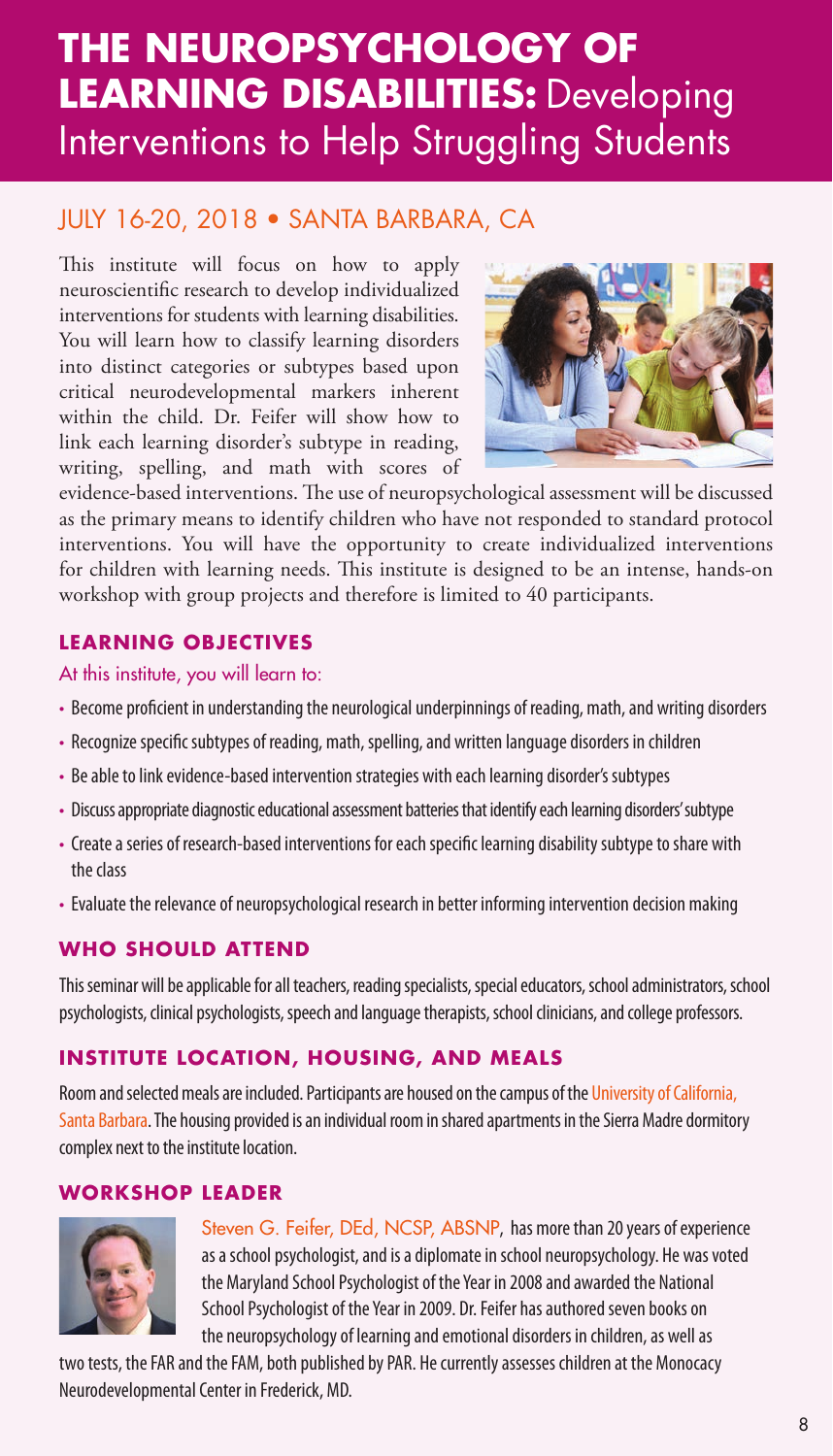## **NEUROSCIENCE AND EXECUTIVE SKILLS:** Strategies for Executive Functions, Memory, and Classroom Learning

### JULY 16-20, 2018 • SANTA BARBARA, CA

This institute will focus on neuroscience research and theory, and how they correlate to potential classroom applications in areas of executive function and memory consolidation. Topics covered will include the dopamine-reward circuit, formative assessments, feedback, metacognition, promoting transferable knowledge and creativity, and improving student-constructed learning with inquiry



and project-based learning. The increasing promise for stimulating neural networks to develop executive functions from early childhood through adulthood will be discussed along with implications for education. This institute is hands-on and is limited to 40 participants.

### **LEARNING OBJECTIVES**

At this institute, you will learn to:

- Evaluate the executive functions from the perspectives of neuroscience
- Stimulate the developing neural networks of executive functions in learners of all ages
- Use patterning strategies to increase new information linking into memory
- Employ mental manipulation for memory storage, retention, and retrieval
- Guide students to use and build skills of metacognition and long-term memory formation
- Promote multisensory learning experiences that benefit all brains and learners
- Connect neuroscience research to planning student-constructed and project-based learning that develops understanding and long-term, transferable concept memory

### **WHO SHOULD ATTEND**

This seminar will be applicable for PreK-12 teachers, administrators, school psychologists, school clinicians, and education and college professors.

### **INSTITUTE LOCATION, HOUSING AND MEALS**

Room and selected meals are included. Participants are housed on the campus of the University of California, Santa Barbara. The housing provided is an individual room in shared apartments in the Sierra Madre dormitory complex next to the institute location.

### **WORKSHOP LEADER**



Judy A. Willis, MD, MEd, is a neurologist and credentialed teacher. She has combined her training in neuroscience and neuroimaging with her teacher education training and years of classroom experience to help educators bridge the gap between brain research and the classroom.

Dr. Willis has authored 6 books including *Inspiring Middle School Minds* (2009)*, How*  Your Child Learns Best (2008) and *Brain-Friendly Strategies for the Inclusion Classroom* (2007). She is also a staff blogger at Edutopia, ASCD, and *Psychology Today* and gives presentations and workshops around the world.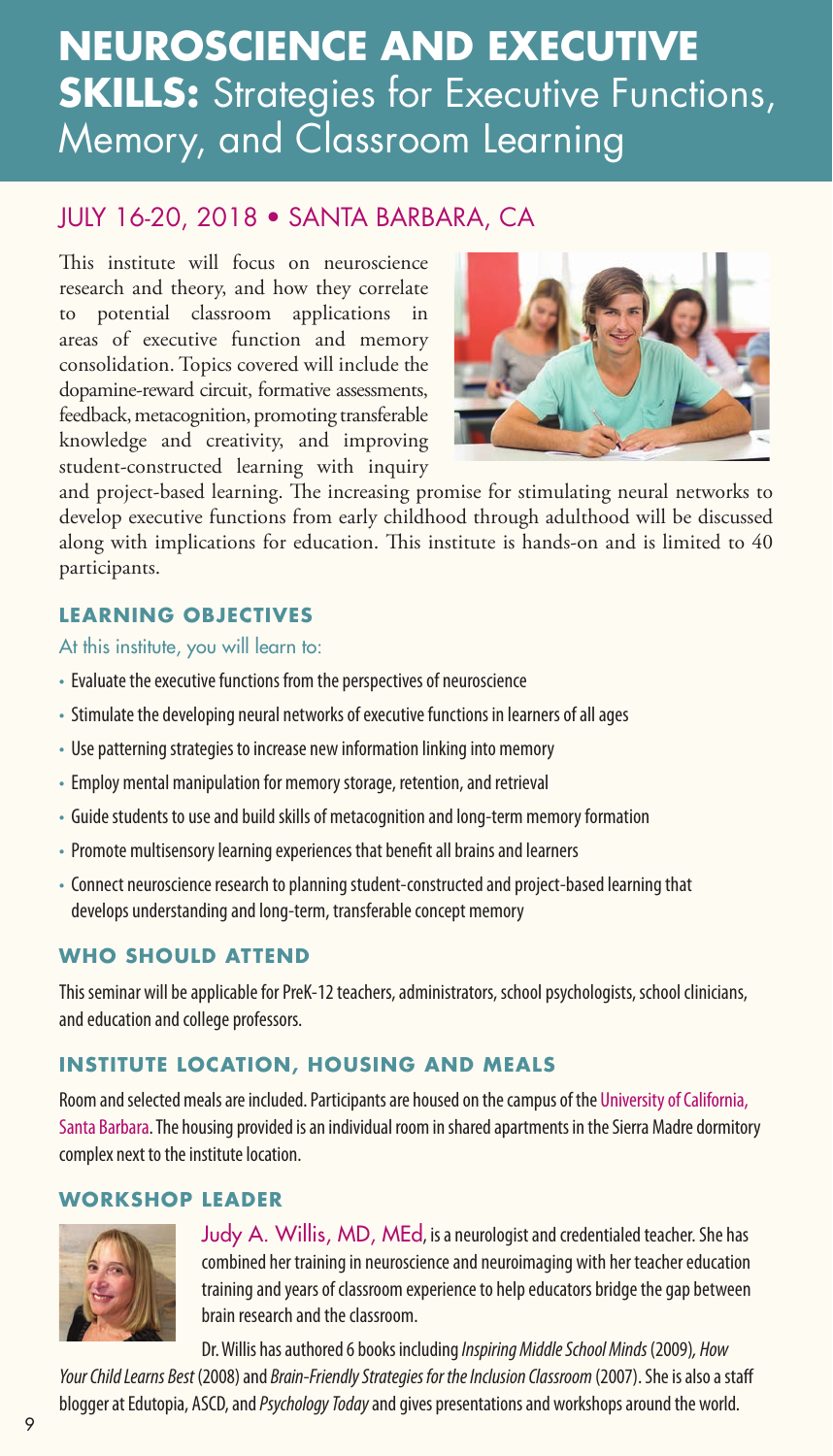# SUMMER INSTITUTE REGISTRATION

### OR REGISTER ONLINE AT LEARNINGANDTHEBRAIN.COM

**Fax:** (781) 449-4024 **Web:** LearningAndTheBrain.com

**Phone:** (781) 449-4010 ext.101 or 102 **Five ways to register: Email:** registration@LearningAndTheBrain.com **Postal mail: PIRI** • 35 Highland Circle, 1st Fl. Needham, MA 02494-3099

### PLEASE PHOTOCOPY THIS FORM FOR EACH APPLICANT.

| Name                                                        | Position       |
|-------------------------------------------------------------|----------------|
| Organization                                                |                |
| Address                                                     |                |
| City                                                        | State/Province |
| <b>ZIP/Postal Code</b>                                      | Country        |
| Email                                                       | Phone          |
| DEMAND IS HIGH AND SPACE IS LIMITED. PLEASE REGISTER EARLY. |                |

### **Please register me for the following summer institute:** m **The Power of Mindsets - BOSTON, MA** (June 25-29, 2018 or July 9-13, 2018 - Please circle one set of dates) \$1,695 per person (housing and selected meals included) m **The Neuroscience of Reading - CAMBRIDGE, MA** (June 25-28, 2018) \$2,195 per person (housing and selected meals included) m **Neuroscience and the Learning Brain - SANTA BARBARA, CA** (July 9-13, 2018) \$1,995 per person (housing and selected meals included) m **Neuroscience and Classroom Engagement - SANTA BARBARA, CA** (July 9-13, 2018) \$1,995 per person (housing and selected meals included) m **A Teacher's Guide to the Learning Brain - BOSTON, MA** (July 16-20, 2018) \$1,695 per person (housing and selected meals included) m **The Neuropsychology of Learning Disabilities - SANTA BARBARA, CA** (July 16-20, 2018) \$1,995 per person (housing and selected meals included) m **Neuroscience and Executive Skills - SANTA BARBARA, CA** (July 16-20, 2018) \$1,995 per person (housing and selected meals included) **Save with Group Rates** (Three or more from one organization submitted together). Please call for details. **Please sign me up for Professional Development Credit\*** O Please send certificate via email (FREE). m Please send certificate via USPS (Add \$5 for shipping & handling). \* For further information on credit, visit **LearningAndTheBrain.com**, or call (781) 449-4010 ext. 104. **PAYMENT METHOD**  $\bigcirc$  Check enclosed  $\bigcirc$  Purchase Order enclosed  $\bigcirc$  Credit Card (Circle one: VISA MC AMEX ) Credit Card Number: \_\_\_\_\_\_\_\_\_\_\_\_\_\_\_\_\_\_\_\_\_\_\_\_\_\_\_\_\_\_\_\_\_\_\_\_\_\_\_\_\_\_\_\_\_\_\_\_ Exp: \_\_\_\_\_\_\_\_\_\_\_\_\_\_\_\_\_ Cardholder Name: **\$\_\_\_\_\_\_**  $\mathsf{S}$ **GRAND TOTAL: \$ \_\_\_\_\_\_\_\_\_\_**

| <b><i>Cardholder</i></b><br>יוח     | 71   |
|-------------------------------------|------|
| Cardholder<br><b>NODATURE</b><br>-u | Date |

Make check or purchase order payable to **Public Information Resources, Inc.** (PIRI), and mail it along with your registration form to: **PIRI, 35 Highland Circle, 1st floor, Needham, MA 02494-3099.** 

P.O.s will be invoiced if sent without a check and must be paid prior to the institute. **Registrations without payment or purchase order will not be confirmed.**All prices are in U.S. dollars.

m **Please check here if you have any special ADA requirements, and call (781) 449-4010 ext.101.**

**REGISTRATION POLICIES**

All workshops are limited to 40 people. Registrations are taken and confirmed, on a first-come, first-served basis according to receipt of full payment or purchase order. P.O.s will be invoiced if sent without a check and must be paid by June 15, 2018. **If you do not receive a confirmation within three weeks after sending full payment or purchase order, call (781) 449-4010 ext. 101 or 102.**

### **SUBSTITUTIONS AND CANCELLATIONS**

Substitutions are permissible up to seven days before the institute, but you must notify PIRI in writing by fax or mail. Cancellations must be requested no later than May 31, 2018 and will incur a charge of \$250 per person. Because there are a limited number of spaces in the workshop, if you cancel after May 31, 2018, there will only be a refund (minus a \$250 cancellation fee) if an additional person registers for that same space. Cancellations must be sent in writing to PIRI at: 35 Highland Circle, First Floor, Needham, MA 02494-3099 or faxed to PIRI at (781) 449-4024. PIRI has the option of canceling a summer institute with full refund if there is not a minimum of 15 attendees registered by May 31, 2018.

### **INSTITUTE PROGRAM CHANGES AND RESPONSIBILITY**

Public Information Resources, Inc. (PIRI) reserves the right, without having to refund any monies to participants, to make changes in the program, schedule, location, and/or faculty should PIRI, in its sole discretion, deem any such changes necessary or advisable. Similarly, PIRI further reserves the right to cancel any summer institute entirely, in which case PIRI's liability to participants shall be strictly limited to a refund of those fees. PIRI, the Cooperating Organizations, and Sponsors are not responsible for (nor do they necessarily endorse) the efficacy, accuracy, or content of any recommendations, statements, research, or other information provided at the summer institutes.